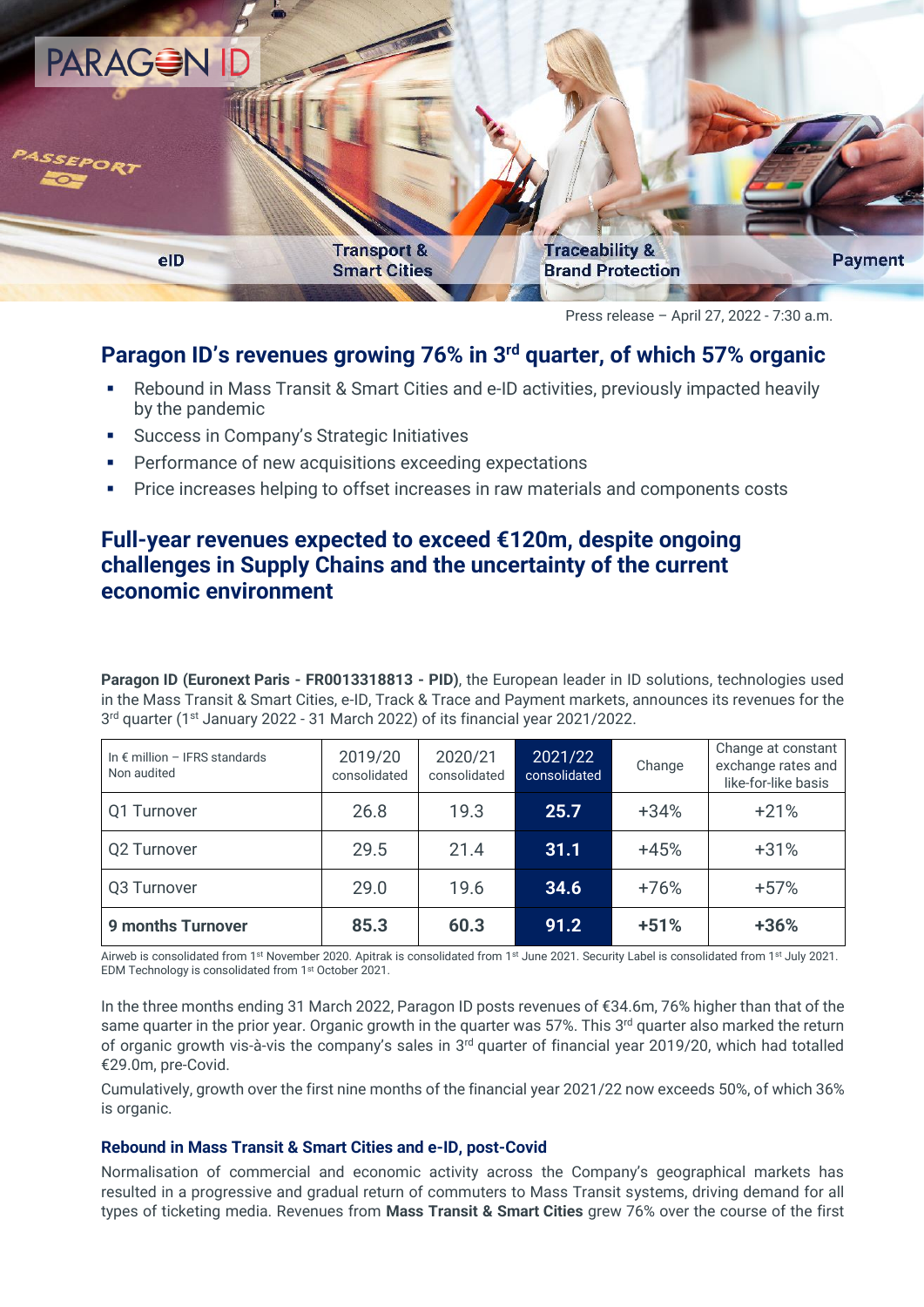nine months of the financial year, totalling €31,9m and representing 35% of total turnover. Of this growth, almost 60% was organic in nature, reflecting gains in market share during the pandemic.

Similarly, reopening of borders and recommencement of international travel drove demand for passports and other secure e-ID documents. Revenues in the nine months to 31 March 2022 from **e-ID** activities totalled €6.3m, representing 7% of total turnover and organic growth over the same period in the prior year of 48%.

## **Success in Company's Strategic Initiatives**

Paragon ID's Strategic Initiatives also contributed to the Company's growth.

In the area of **Track & Trace**, growth of 62% included contributions from deliveries to customers deploying RFID for IoT (Internet of Things) in the Retail sector and from the ongoing success of RFID Discovery, the Company's RTLS (Real Time Locating Systems) platform. Recurring revenues from the RFID Discovery platform continue to build steadily.

Organic growth was also driven by strong demand for RFID Tags and for industrial labels, as economic activity normalised and as an increasing number of enterprises adopt RFID as their default IoT technology. Finally, **Track & Trace** revenues were boosted by the integration of the recent acquisitions of Apitrak and Security Label GmbH (see below).

Over the first nine months of the financial year 2021/22, the **Track & Trace** division realised revenues of €32.1m, representing 35% of the Company's total revenues.

In **Mass Transit & Smart Cities**, recurring revenues from airweb's digital ticketing platfom and from Paragon ID's Account-Based-Ticketing offers continue to grow steadily, with three sizeable new deployments in French mid-sized cities.

In Payment, growth in the 3<sup>rd</sup> quarter accelerated to 30%, versus 10% at the end of the first half of the financial year 2021/22, with revenues over the first nine months cumulating to €20.9m, or 23% of the Company's turnover.

### **Strong performance of latest acquisitions**

Inorganic growth over the period included revenues from:

- **Security Label GmbH**, the European leader in the manufacture of baggage tags and other printed media destined for the airline industry. In June 2018, the International Air Transport Association recommended the adoption of RFID technology for all of the industry's baggage tracking;
- **EDM Technology Inc**, the new entity established to purchase the assets of Electronic Data Management (EDM), in administration. EDM was the US' largest manufacturer of tickets and cards for Mass Transit systems. Its assets were acquired by Paragon ID in October 2021;
- **Apitrak**, a French start-up providing a cloud-by-design, RTLS solution for tracking hospital equipment. The integration of Apitrak facilitated the acceleration of the development of a cloud-based, scalable RFID Discovery offer, which is now being commercialised.

The immediate contribution of these acquisitions to Paragon ID has exceeded management's expectations, resulting in inorganic growth of the order of €9m.

### **Price increases**

As previously reported at time of publication of results for the first half of the financial year 2021/22, Paragon ID's margins suffered from increases in the prices of raw materials and components throughout the year-to-date. As much of the Company's business is in the public sector or has been won through strict tendering processes, documentary evidence of increases in costs are mandatory before they can be passed on to customers. This results in an unavoidable time lag between the moment when costs increase and the moment when pricing to customers can be revised.

During the third quarter of financial year 2021/22, revenues benefited from the effect of Paragon ID's having successfully increased its prices across the vast majority of its clientele. This price effect is estimated as having contributed €1.5m of the growth achieved in 3<sup>rd</sup> quarter.